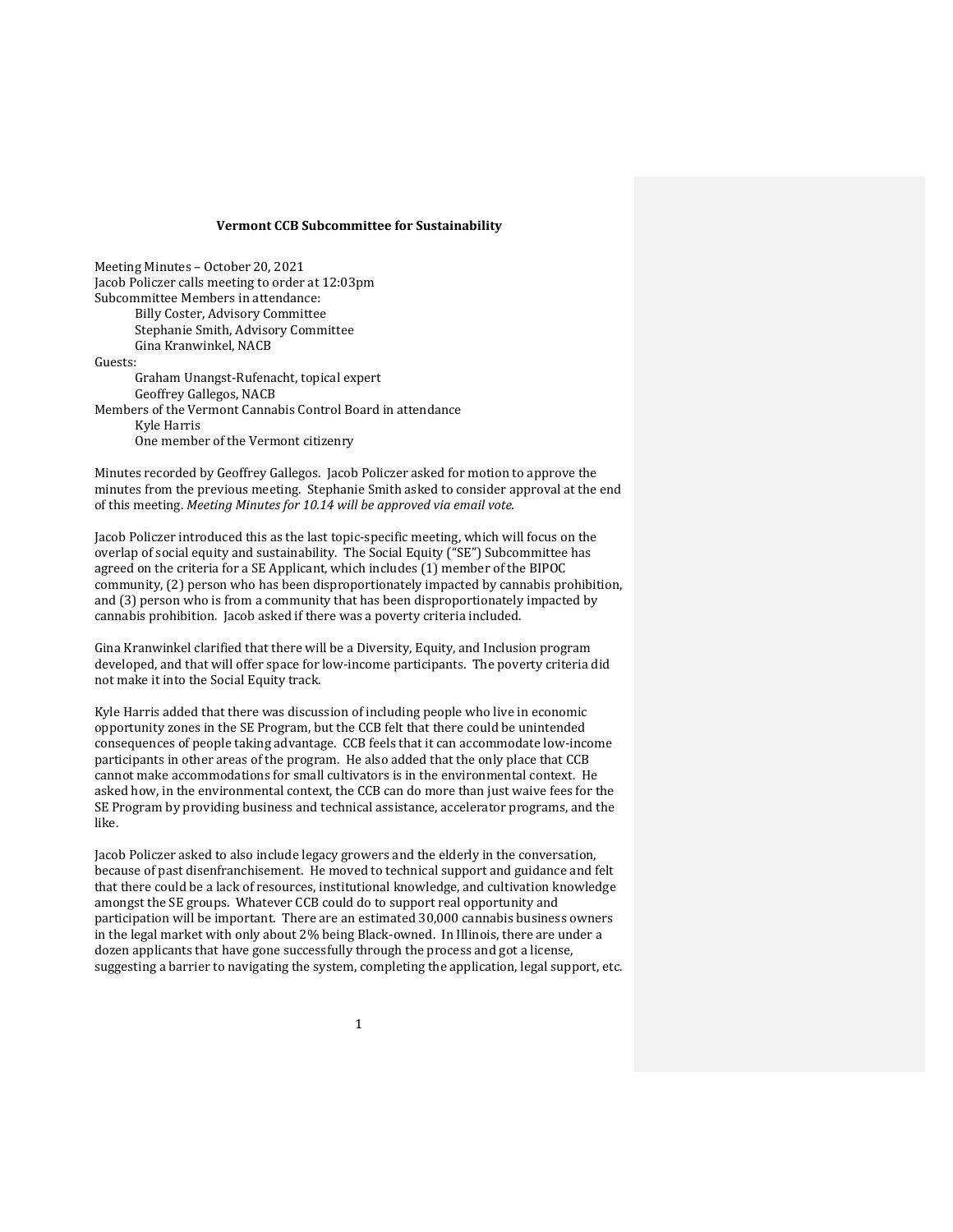Additionally, offering support for cultivation and manufacturing. Incarceration can affect employment, so there is a need for training and opportunities.

Gina Kranwinkel shared that the SE Subcommittee has addressed these issues. One of the major needs is the availability of educational courses. NACB has already been in discussion with Greenflower to offer free certification courses to the State of Vermont in cultivation, extraction, retail, and others. Particularly, the cultivation certificate addresses several environmental issues. She added that the creation of a co-op program has also been contemplated by the SE Subcommittee.

Stephanie Smith would like more information about Greenflower and their services. She also noted that there are educators within the State of Vermont who can teach cultivation but could be limited by institutional association to teach only cultivation of hemp. She encouraged the CCB to look at the resources that are available within the state, so we are growing organically with the people who are living here.

Jacob Policzer asked how robust the agricultural extension programs are. Could they take on this task? Stephanie Smith offered (without speaking on behalf of the UVM extension program) that they may not be able to provide classes in the cultivation of cannabis due to funding sources. VTC has offered classes in hemp cultivation. **Kyle Smith** added that the CCB has already been reaching out to the in-state educators and technical assistance providers. Nobody was sure at this point. InterVale could potentially provide this service. Not yet reached out to Vermont Housing and Conservation Board, but the funding is known to be tied to federal resources, which could disqualify it. He told the group that he will continue reaching out.

Billy Coster added that the Housing and Conservation Board manages the Vermont Farm and Forest Viability Program and that would be the most relevant to provide technical assistance and marketing to cannabis enterprises. He thinks a lot of the money comes from state funds, so they may not be totally out of the picture. Kyle Harris clarified that there is a state appropriation, but there would need to be alignment with their agenda. The Working Lands Enterprise Board is associated with State Agency of Agriculture, to help manage policy decisions. They could be a source for grants and forgivable loans.

Graham Unangst-Rufenacht said that there are decades of expertise in the Vermont farming community, and we should draw from the growers who are keeping their heads down to provide technical support to others. Especially concerning outdoor cultivation because of the unique climate in Vermont. The Intervale Farm Viability Program can help connect with experts who will collaborate to work on problems like branding, business planning, greenhouse cultivation, sourcing, etc. It would help if CCB could create a safe environment for the underground experts to show themselves and be of service. Our recommendations also address incubator programs. He thought that Castleton offers a cannabis cultivation program. Our organization is in touch with them. The recommendations also address race and land access and are broken up by communities. It would be worthwhile to examine how different people in the SE category are treated differently, for example, eligible Black individuals based on racial equity. Different communities have different needs and

**Commented [SS1]:** Kyle Harris

**Commented [SS2]:** This needs to be clear that Graham is talking his organization, not the CCB. I assume this is the VGA, but are not entirely sure.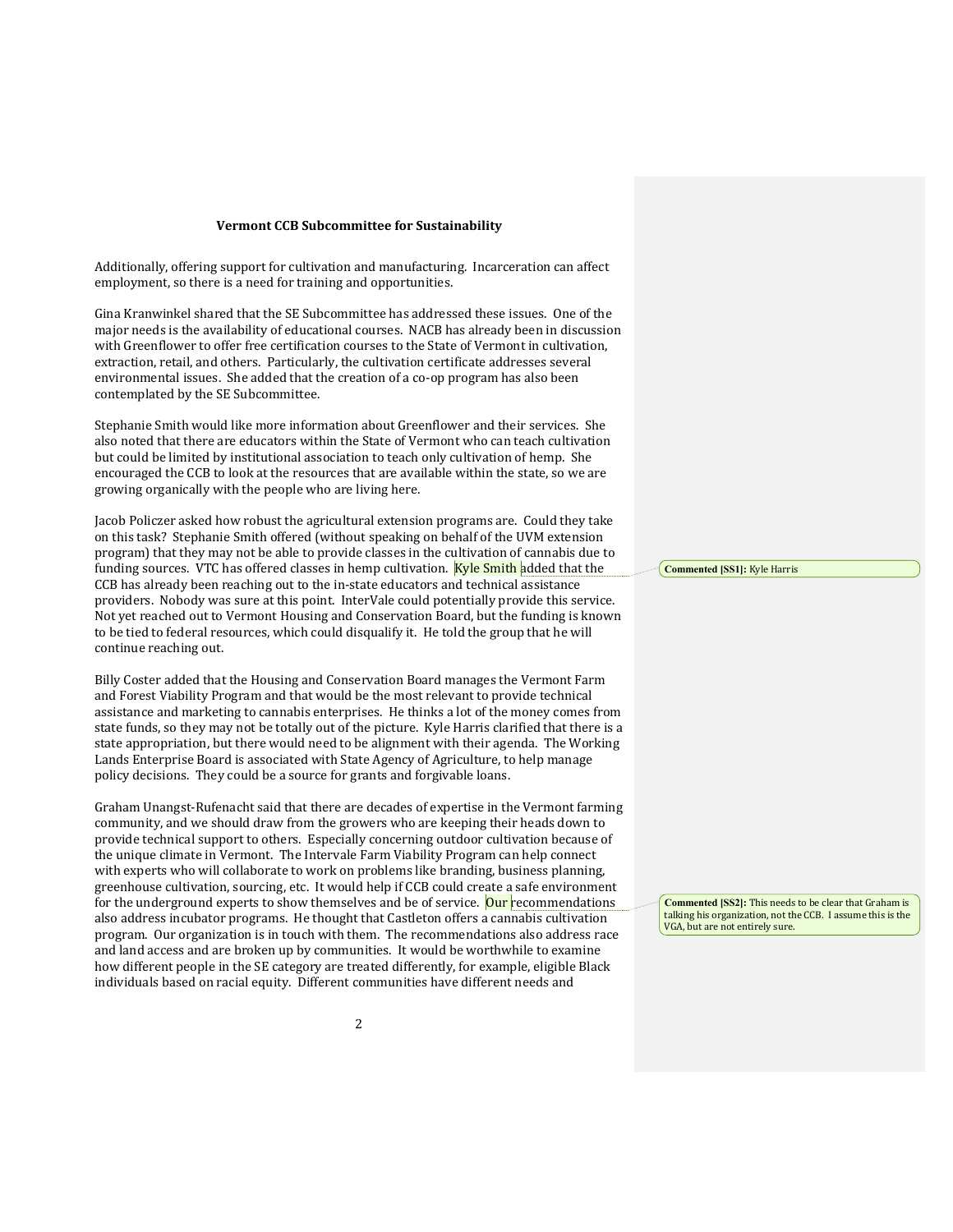histories. Finally, even though the statute dictates that small cultivators cannot be differentiated based on environmental sustainability considerations, there are scaleappropriate regulations throughout the agricultural landscape. The requirements for a retail store selling product on a farm versus a retail store selling a product in the community are different. The energy requirements are also different based on size.

Jacob Policzer asked where it would be beneficial to have resources. Graham Unangst-Rufenacht referred to the recommendations submitted to CCB, which emphasize legal support. There are so many aspects in cannabis that are unclear, and unique from other industries. Access to legal support for economically disadvantaged applicants and small producers are important. A recurring theme is the need for support during the online process because what seems simple to one may be challenging for others. Our organization feels a particular need for support for Black-owned businesses.

He added the need to show what benefit someone who is already operating in the underground has in joining the licensed industry. If it's going to cost a lot more, going to be a hassle, and then an added risk of sticking your head up and having your license denied, it will place them in a more vulnerable position than before.

Jacob Policzer shared the success of Denver's program having a government liaison to the cannabis industry. Having an advocate within the government will be very important. Also, the outreach to individual categories of SE will also be important. Local newspaper and CCB website will not reach far enough, and CCB should make an effort to reach them where they are.

Gina Kranwinkel shared that the SE Subcommittee is recommending a SE Board. One of the responsibilities of the SE Board will be doing community outreach and education about the programs that will be set up by the CCB. The majority of the candidates are coming from the communities that have been most impacted by cannabis prohibition. Stephanie Smith added that the Working Lands Enterprise Initiative also includes technical assistance, and funding for those who want to help others.

Jacob Policzer suggested that some of the tax revenue be used for this purpose. He moved on to access of land and infrastructure, and the availability of farmland or a building to lease. This could disproportionately affect SE applicants. CCB should not require leases prior to approval, because it would otherwise be a financial barrier to entry. Banking continues to be a problem as well. Would be helpful to have state supported banking and insurance. Kyle Harris confirmed that there is not currently a requirement to show proof of a lease or property ownership prior to application. An application checklist is being developed by CCB. CCB has been reaching out to co-op experts as well. There are lots of models to look at. A recommendation will likely be made to the legislature in the CCB January report.

Jacob Policzer suggested flexibility in the requirements for SE applicants having to secure property. In Colorado, the cost for leasing property shot up dramatically after the first fiveyear lease period. This had an impact on lower income-applicants. Most funding capital

**Commented [SS3]:** VGA?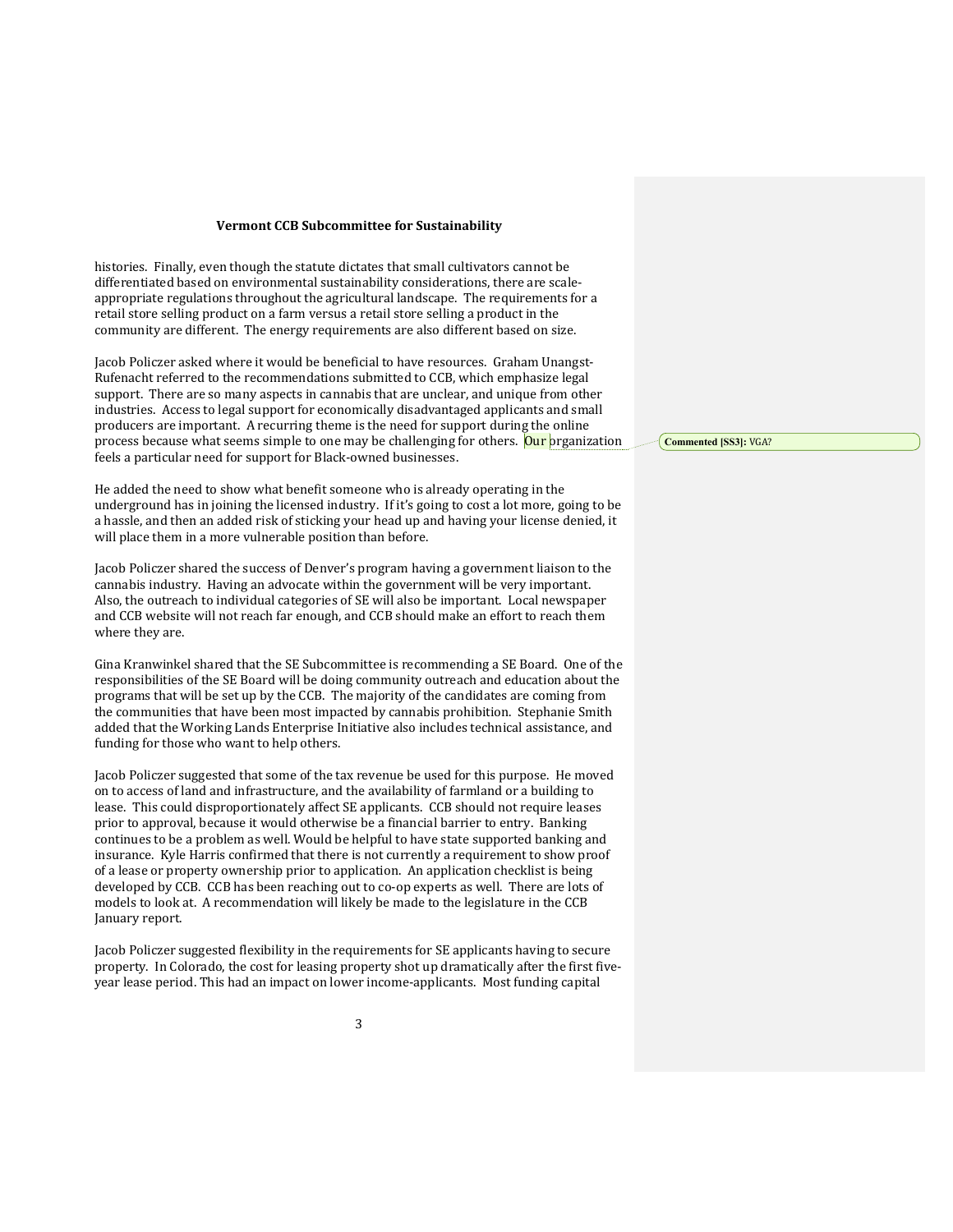will come from private investors since access to standard banking is limited. Kyle Harris said that the CCB exploratory committee will be contemplating the five-year inflation problem.

Stephanie Smith returned to the topic of insurance. Vermont has a captive insurance niche. A Vermonter who specializes in this issue named Stephanie Mapes has offered through public comment to assist where needed. Suggestion to contact her. Kyle Harris shared that the banking and insurance sector has been helpful, including the Vermont State Employee Credit Union, and other state-chartered banks have offered thoughts and a potential to help. Billy Coster shared that Stephanie Mapes is his neighbor and offered to connect the dots.

Jacob Policzer said that insurance is available. But none is available for crop loss because of federal limitations. The policy will say that claims cannot be made on any federally illegal substances, so its immediately unenforceable. These shady practices are slowly being moved out of the industry. Make sure that insurance companies are actually covering their clients

Gina Kranwinkel shared that insurance is a huge expense for SE candidates. It would be very helpful to have any state facilitation that could happen. Anytime cannabis intersects with insurance it's double or triple the price. In addition, a lot of insurance is not even possible, or it's so expensive, that it's better not to have insurance. We see it in every sector of cannabis.

Jacob Policzer shifted to accelerator model, mentorship, and incubator topics. The Last Prisoner Project helps with expungements and employment. People currently in prison for cannabis offenses should have the opportunity to participate. Since the jail system is staterun, the potential is there to offer technical assistance and job training inside the prison to those who are currently incarcerated. Could help correct past issues and save the state some money.

Stephanie Smith said that the Agency of Commerce and Community Development ("ACCD") has worker training programs, they may have accelerator programs. Don't know where funds come from, and they may be limited. But if programs are state funded, they could provide training.

Kyle Harris added that the ACCD has an apprentice-type worker-training program. (Possibly run by John Young.) As far as incubator/accelerator programs go, there are a lot of them in the agricultural sector. They look to foster small businesses and help them rise above the start-up level. For example, the Mad River Food Hub in Wakefield, among others. There is a lot of interest in the community aspect of the agricultural industry. But it is not sure of how people feel about cannabis.

Stephanie Smith mentioned Vermont Businesses for Social Responsibility, a non-profit organization, as well as Ellen Caylers group that are focused on ag, that may be interested in participating. Kyle **Smith** knows this person but has not yet spoken with her about how **Commented [SS4]:** Waitsfield

**Commented [SS5]:** Kahler with Vermont Sustainable Jobs Fund

**Commented [SS6]:** Harris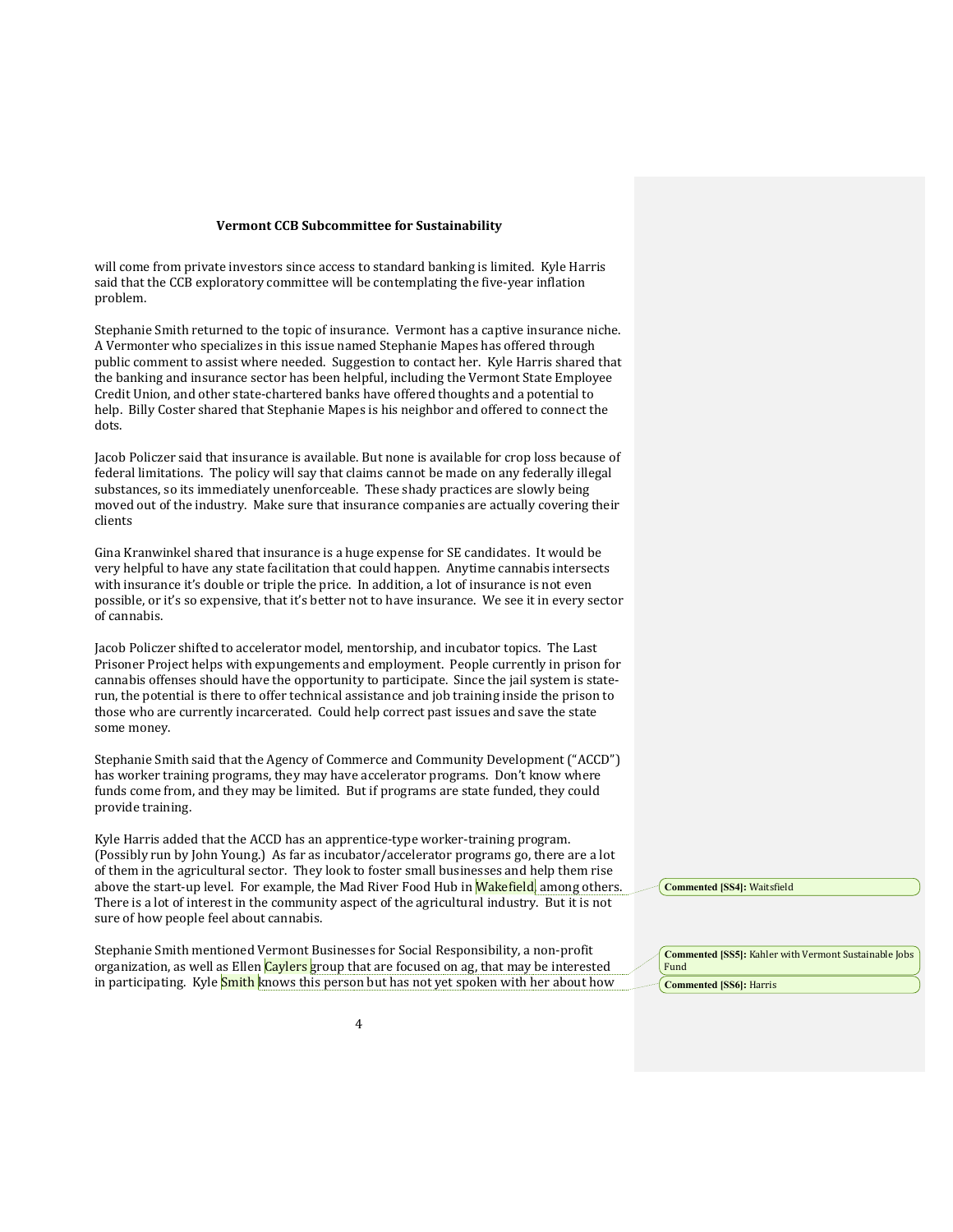the farm-to-plate network might be interested in connecting the dots or supporting the cannabis industry.

Graham Unangst-Rufenacht said that their recommendations address a re-entry jobs training program. He does not know if there are agricultural programs specifically tied to reentry programs. The criminal justice reform community may know because they are already working with people who are providing reentry options and job training. CCB should ask them if they want to provide training in cannabis. Maybe Capstone Community Action or other criminal justice reform organizations are the ones to help.

Jacob Policzer mentioned that the inspiration for accelerator model came from legislation passed in the City of Denver, CO in 2020. After realizing that there are very few Black/Minority-owned cannabis businesses, Denver decided to ease the navigation of the application process, and also paired established cannabis businesses with new SE applicants. The mentor businesses were given a "SE Leadership Designation," which provided some favorability if there were compliance issues that came up. This might be opportunity for Vermont to incentivize mentor businesses.

Graham Unangst-Rufenacht briefly returned to banking and insurance, reinforcing the need for a state-run bank in Vermont. In South Dakota, farmers helped establish a state-run bank at the beginning of the 1900s. Jacob Policzer agreed and reiterated the problems with payment processing in the cannabis industry overall.

He moved to the topic of home grows. It's not really in the purview of this group but wanted to mention the importance of access to medicine for high-poverty individuals. It would help to allow a home grower to share a small amount of cannabis with economically disadvantaged people in their community. Additionally, enforcement should be handled by municipal code officers, and not armed police, because it would otherwise perpetuate the War on Drugs system.

Gina Kranwinkel offered that one of the major issues with SE candidates is that they rent their properties, so they can't create a home grow operation unless their landlord permits it. She asked the Subcommittee how the State of Vermont addresses that issue. Stephanie Smith said that this issue of limited cultivation for home grows came up with hemp, a federally-legalized plant. She felt that the issue is a landlord-tenant issue and did not know it the State of Vermont involved itself with that conversation.

Graham Unangst-Rufenacht mentioned that their coalition has spoken about this. He was curious to know more about how the hemp limitations played out. If cannabis was considered an agricultural product, there wouldn't be the ability to limit it, because the grower would have the 'right to grow' an agricultural product whether or not they owned or rented the property. He added that when Massachusetts created its adult-use program, the disproportionate enforcement of cannabis laws continued, largely due to the limited access to ownership of land and housing. This is one of the reasons that we want to devote 20% of tax revenue to land & housing access to eligible Black individuals. This access would not be restricted to cannabis but tied to the greater impact of systemic racism.

**Commented [SS7]:** VGA?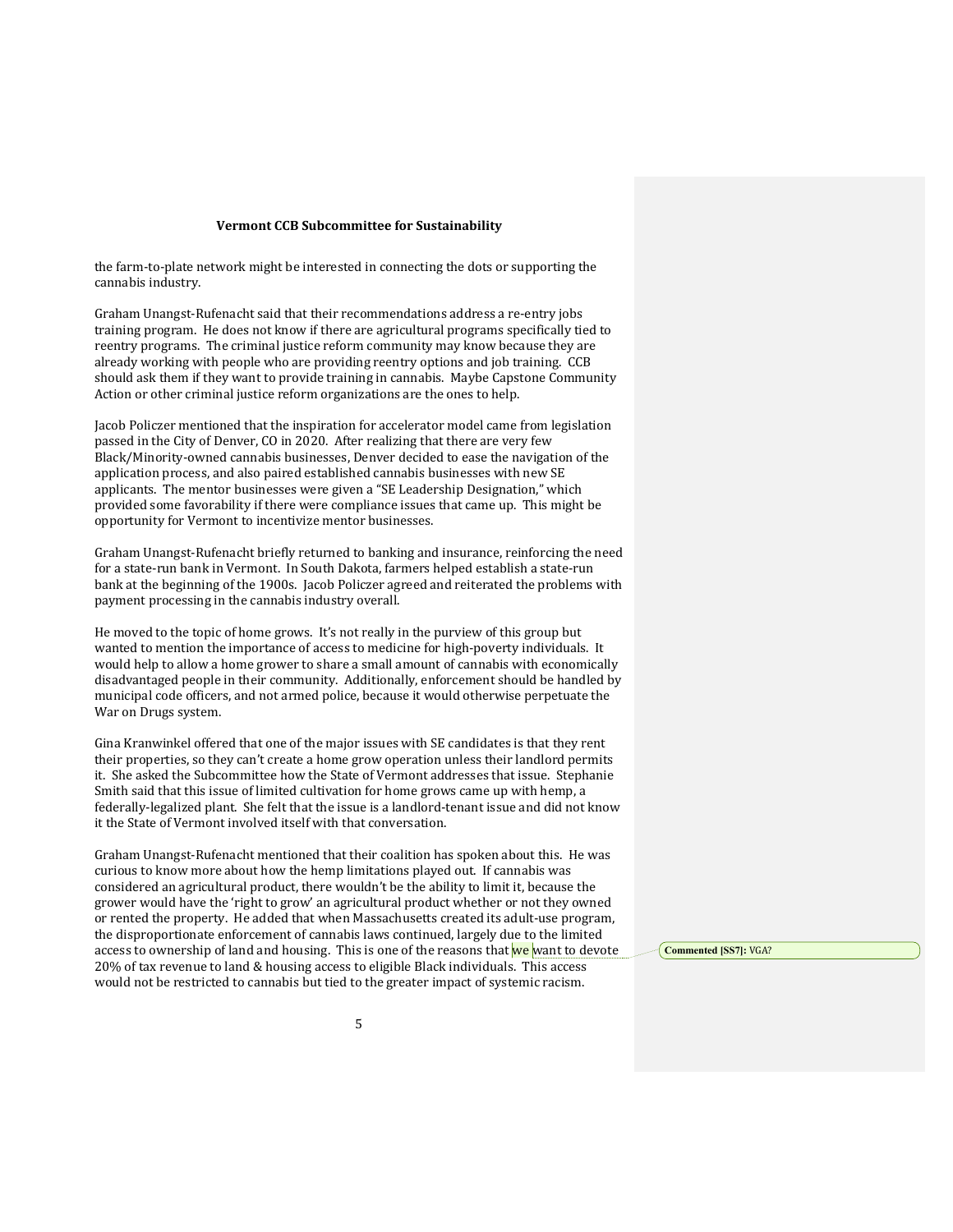Jacob Policzer added that the CCB should initiate a de-stigmatization campaign directed towards homeowners and educate landlords about the potential risks and rewards of a home grow operation. Additionally, the CCB should track, and publish enforcement data, in an effort to prevent disproportionate enforcement of cannabis laws.

Kyle Harris added that the CCB does not currently have control over designating whether cannabis is a different category of product, but since Vermont has powerful right-to-farm laws on the books, doing so could provide more cover to the home cultivator. He also agreed that creating clear guidance about regulations to landlords (or landlord associations, if they exist) might provide comfort to them in leasing agricultural properties to cultivators. The CCB does have the authority to create this guidance.

Graham Unangst-Rufenacht asked for clarification about the regulation of home grow operations. Since home grows are not currently regulated, there would be no need for a compliance officer to enforce any code sections. Secondly, the disproportionate enforcement problem extends beyond cultivation, and into consumption. Since there is not a publicly available place to consume, and a rental tenant would need landlord permission to consume at home, the tenant without landlord consent doesn't have a place to consume.

Jacob Policzer clarified that since there is a plant limit for home grows, a person who was growing 20-50 plants in their basement without a license would be in violation of law, and deserving of enforcement. This enforcement should come in the form of a ticket issued by a regulator based on the egregiousness of the violation, not prison time initiated by an arrest by police.

Graham Unangst-Rufenacht shared that a constituent who works in food safety reported that there is a real issue with homegrown cannabis from a product quality perspective. The technical assistance needs to reach the home growing community, so the plants are cultivated in an environmentally sustainable way, as well as ensuring that the resulting product is safe for consumption.

Gina Kranwinkel suggested that the CCB look to the medicinal program for rule-making guidance on how patients who do not own their homes consume their medicine at home. This approach could be applied to the SE Program as well. Kyle Harris said that it was worth looking into and would follow up with the person who administrates the medical program. He also asked the SE Subcommittee to look into the topic.

He moved to the topic of what will be included in the application. There will be everything you would expect to be in a basic application (physical address, contact info, financial info) as well as GIS coordinates to make sure the cultivation sites can be located. This info will all be kept confidential and shielded from a public records request for security purposes. There is also a question of what letters of support would be needed depending on size and type of operation (including utility companies, local municipalities, potable water, wastewater). CCB does not want to create a burdensome process, but it needs to ensure the details. The CCB also wants to inform the applicant on what items need to be secured